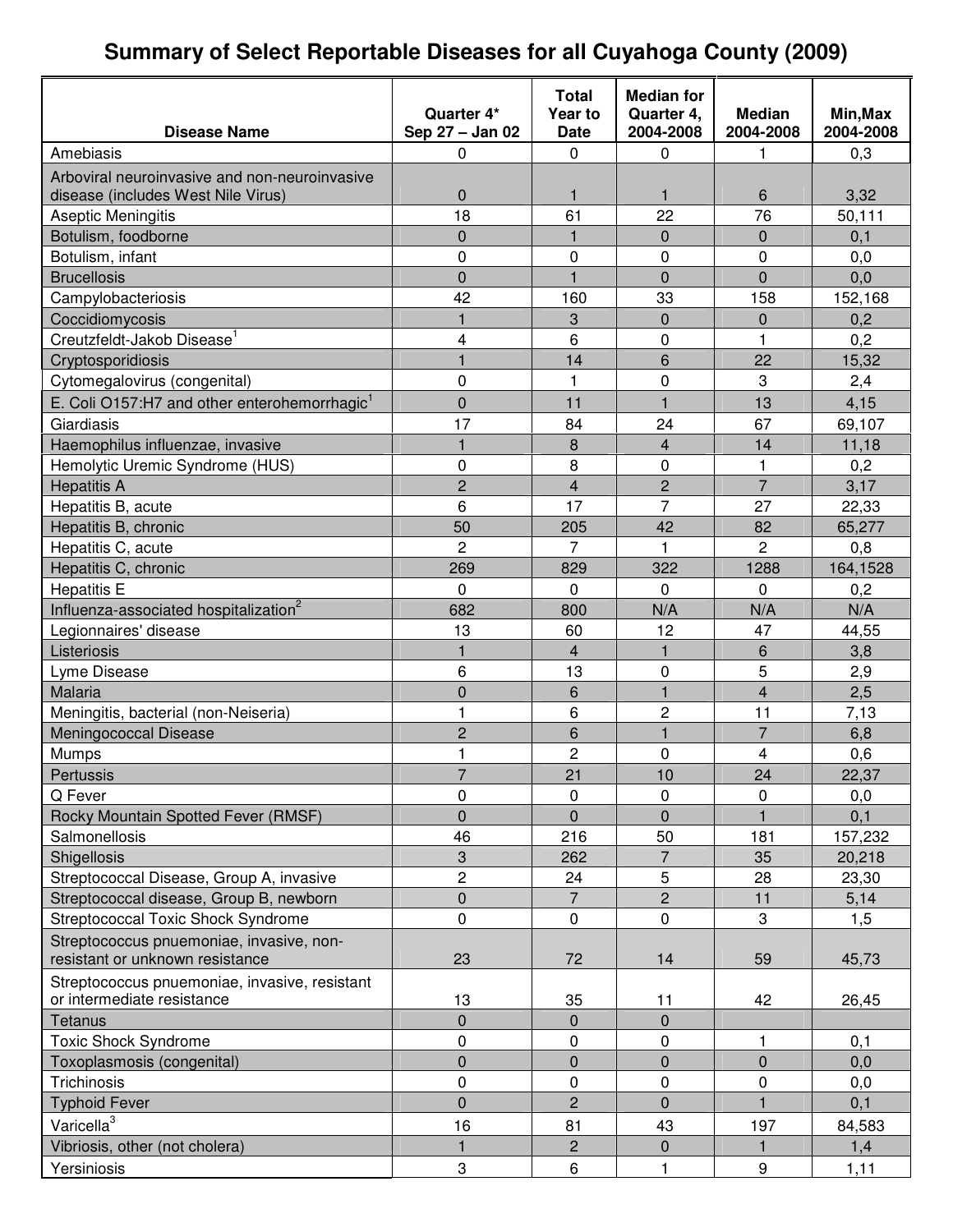#### **Summary of Select Reportable Diseases for Cuyahoga County Board of Health Jurisdiction (2009)**

|                                                          |                         | Total          | <b>Median for</b> |                |           |
|----------------------------------------------------------|-------------------------|----------------|-------------------|----------------|-----------|
|                                                          | Quarter 4*              | Year to        | Quarter 4,        | <b>Median</b>  | Min, Max  |
| <b>Disease Name</b>                                      | Sep 27 - Jan 02         | Date           | 2004-2008         | 2004-2008      | 2004-2008 |
| Amebiasis                                                | 0                       | 0              | $\mathbf 0$       | 0              | 0,2       |
| Arboviral neuroinvasive and non-neuroinvasive            |                         |                |                   |                |           |
| disease (includes West Nile Virus)                       | $\mathbf 0$             | $\mathbf{1}$   | 0                 | $\overline{c}$ | 1,7       |
| Aseptic Meningitis                                       | 11                      | 36             | 13                | 32             | 18,42     |
| Botulism, foodborne                                      | $\mathbf 0$             | $\mathbf{1}$   | $\overline{0}$    | $\mathbf 0$    | 0,1       |
| Botulism, infant                                         | 0                       | 0              | 0                 | 0              | 0,0       |
| <b>Brucellosis</b>                                       | $\mathbf 0$             | $\overline{0}$ | $\overline{0}$    | $\overline{0}$ | 0,0       |
| Campylobacteriosis                                       | 27                      | 125            | 24                | 107            | 106,130   |
| Coccidiomycosis                                          | 1                       | 3              | 0                 | $\mathbf{0}$   | 0,2       |
| Creutzfeldt-Jakob Disease <sup>1</sup>                   | 4                       | 6              | 0                 | 1              | 0,2       |
| Cryptosporidiosis                                        |                         | 10             | 3                 | 18             | 9,20      |
| Cytomegalovirus (congenital)                             | 0                       | 1              | 0                 | 1              | 0,2       |
| E. Coli O157:H7 and other enterohemorrhagic <sup>1</sup> | $\overline{0}$          | 8              | $\overline{0}$    | 10             | 3,12      |
| Giardiasis                                               | 10                      | 60             | 15                | 60             | 46,67     |
| Haemophilus influenzae, invasive                         | 1                       | 6              | 3                 | 9              | 7,13      |
| Hemolytic Uremic Syndrome (HUS)                          | $\mathbf 0$             | $\overline{7}$ | 0                 | 1              | 0,2       |
| <b>Hepatitis A</b>                                       | $\overline{0}$          | $\overline{2}$ | $\overline{2}$    | 5              | 0, 15     |
| Hepatitis B, acute                                       | 5                       | 12             | $\overline{c}$    | $\overline{7}$ | 2,20      |
| Hepatitis B, chronic                                     | 19                      | 89             | 15                | 32             | 26,137    |
| Hepatitis C, acute                                       | 1                       | 5              | $\mathbf 0$       | $\Omega$       | 0,1       |
| Hepatitis C, chronic                                     | 113                     | 89             | 118               | 441            | 282,584   |
| <b>Hepatitis E</b>                                       | $\Omega$                | 0              | 0                 | $\Omega$       | 0,2       |
| Influenza-associated hospitalization <sup>2</sup>        | 340                     | 394            | $\overline{0}$    | N/A            | N/A       |
| Legionnaires' disease                                    | 8                       | 37             | 5                 | 29             | 25,33     |
| Listeriosis                                              | $\overline{\mathbf{1}}$ | 3              | $\mathbf{1}$      | 3              | 1,6       |
| Lyme Disease                                             | 4                       | 11             | 0                 | 4              | 2,6       |
| Malaria                                                  | $\overline{0}$          | 2              | $\overline{0}$    | $\overline{c}$ | 1,4       |
| Meningitis, bacterial (non-Neiseria)                     | 0                       | $\overline{c}$ | 1                 | 4              | 2,6       |
| Meningococcal Disease                                    |                         | 3              | $\overline{0}$    | $\overline{4}$ | 0,5       |
| Mumps                                                    |                         | 2              | 0                 | 2              | 0,5       |
| Pertussis                                                | 5                       | 15             | 6                 | 21             | 11,30     |
| Q Fever                                                  | 0                       | 0              | $\mathbf 0$       | $\Omega$       | 0,0       |
| Rocky Mountain Spotted Fever (RMSF)                      | $\mathbf 0$             | 0              | 0                 | $\Omega$       | 0,1       |
| Salmonellosis                                            | 39                      | 137            | 27                | 120            | 96,160    |
| Shigellosis                                              |                         | 115            | 3                 | 23             | 9,51      |
| Streptococcal Disease, Group A, invasive                 | 1                       | 11             | 3                 | 15             | 13,18     |
| Streptococcal disease, Group B, newborn                  | $\mathbf 0$             | 5              | $\mathbf{1}$      | $\overline{4}$ | 2,6       |
| Streptococcal Toxic Shock Syndrome                       | 0                       | 0              | 0                 | $\overline{c}$ | 0,3       |
| Streptococcus pnuemoniae, invasive, non-                 |                         |                |                   |                |           |
| resistant or unknown resistance                          | 11                      | 42             | 7                 | 33             | 16,45     |
| Streptococcus pnuemoniae, invasive, resistant            |                         |                |                   |                |           |
| or intermediate resistance                               | 6                       | 20             | 5                 | 23             | 16,30     |
| <b>Tetanus</b>                                           | $\overline{0}$          | $\overline{0}$ | $\overline{0}$    | $\mathbf 0$    | 0,0       |
| <b>Toxic Shock Syndrome</b>                              | 0                       | 0              | 0                 | 0              | 0,1       |
| Toxoplasmosis (congenital)                               | $\pmb{0}$               | $\overline{0}$ | $\overline{0}$    | $\mathbf 0$    | 0,0       |
| Trichinosis                                              | 0                       | 0              | 0                 | 0              | 0,0       |
| <b>Typhoid Fever</b>                                     | $\pmb{0}$               | $\overline{c}$ | $\overline{0}$    | $\blacksquare$ | 0,1       |
| Varicella <sup>3</sup>                                   | 11                      | 68             | 31                | 128            | 58,509    |
| Vibriosis, other (not cholera)                           | $\pmb{0}$               | $\mathbf{1}$   | $\overline{0}$    | $\mathbf{1}$   | 0,4       |
| Yersiniosis                                              |                         | 4              | $\mathbf 0$       | $\overline{4}$ | 0,8       |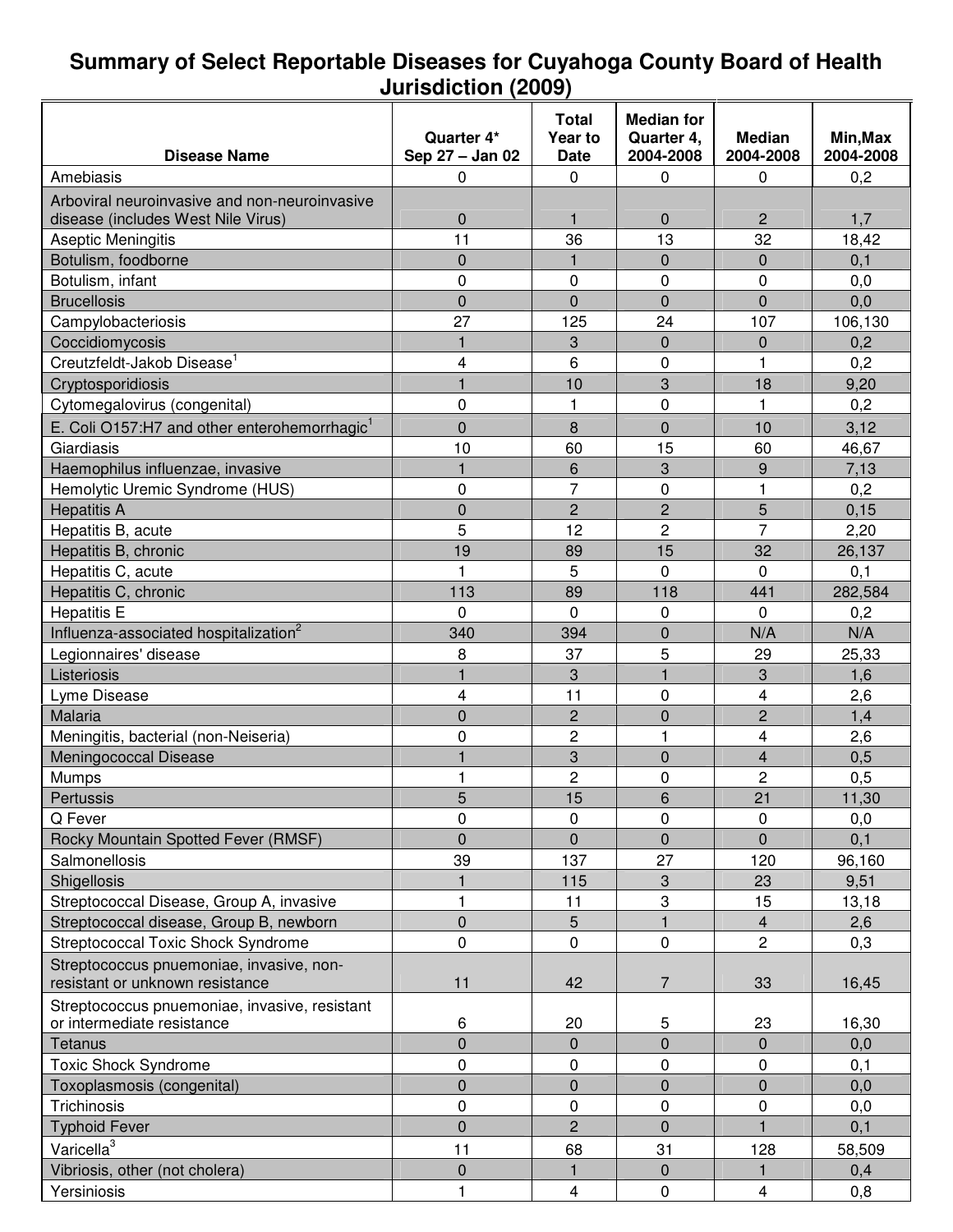#### **Disease Name Quarter 4\* Sep 27 – Jan 02 Total Year to Date Median for Quarter 4, 2004-2008 Median 2004-2008 Min,Max 2004-2008** Amebiasis | 0 | 0 | 0 | 1 | 0,1 Arboviral neuroinvasive and non-neuroinvasive disease (includes West Nile Virus) 0 0 1 3 2,29 Aseptic Meningitis **Aseptic Meningitis 12 12 12 12 12 43** 27,69 Botulism, foodborne **1** 0 0 0 0 0 0 0 0,0 Botulism, infant | 0 | 0 | 0 | 0,0 Brucellosis 0 1 0 0 0,0 Campylobacteriosis 15 31 7 43 34,44 Coccidiomycosis 0 0 0 0 0,1 Creutzfeldt-Jakob Disease 1 0 0 0 Cryptosporidiosis 0 3 2 4 3,13 Cytomegalovirus (congenital) 0 0 1 2 0,3 E. Coli O157:H7 and other enterohemorrhagic<sup>1</sup> 0 3 0 2 1,2 Giardiasis 7 24 6 24 12,33 Haemophilus influenzae, invasive 0 2 0 4 2,6 Hemolytic Uremic Syndrome (HUS)  $\begin{array}{cccc} | & 0 & 1 & 0 \\ \end{array}$  1 0 0 0,0 Hepatitis A | 2 | 2 | 0 | 2 | 0,2 Hepatitis B, acute 1 5 5 20 17,23 Hepatitis B, chronic 20 29 111 24 51 39,130 Hepatitis C, acute 1 1 1 2 0 2 0,8 Hepatitis C, chronic 152 152 1724 138 833 475,929 Hepatitis E 0 0 0 0,0 Influenza-associated hospitalization 2 330 394 0 N/A N/A Legionnaires' disease 5 23 8 18 12,23 Listeriosis 0 1 0 2 0,4 Lyme Disease 2 2 2 2 0 0 0,2 Malaria 0 4 0 2 0,3 Meningitis, bacterial (non-Neiseria) 1 1 4 3 6 3,9 Meningococcal Disease 1 3 1 3 1 3 3 3 2,7 Mumps 0 0 0 1 0,2 Pertussis 2 6 | 2 | 6 | 4 | 6 | 1,12 Q Fever 0 0 0 0 0,0 Rocky Mountain Spotted Fever (RMSF) 0 0 0 0 0 0,1 Salmonellosis 7 78 19 60 48,67 Shigellosis 2 140 4 12 5,163 Streptococcal Disease, Group A, invasive | 1 1 | 13 | 0 | 11 | 10,13 Streptococcal disease, Group B, newborn 0 1 1 6 3,10 Streptococcal Toxic Shock Syndrome 0 0 1 2 0,3 Streptococcus pnuemoniae, invasive, nonresistant or unknown resistance  $\vert$  12  $\vert$  28  $\vert$  7  $\vert$  27  $\vert$  24,30 Streptococcus pnuemoniae, invasive, resistant or intermediate resistance 7 15 3 12 8,19 Tetanus 0 0 0 0 0,0 Toxic Shock Syndrome **1** 0 0 0 0 0 0,1 Toxoplasmosis (congenital) and the control of the control of the control of the control of the control of the control of the control of the control of the control of the control of the control of the control of the control Trichinosis | 0 | 0 | 0 | 0,0 0,0 Typhoid Fever 0 0 0 0 0,0 Varicella<sup>3</sup> 5 12 7 66 25,74 Vibriosis, other (not cholera)  $\begin{array}{|c|c|c|c|c|c|c|c|c|c|c|} \hline \end{array}$  1 0 0 0 0,0 Yersiniosis | 2 | 2 | 1 2 | 1,6

### **Summary of Select Reportable Diseases for City of Cleveland (2009)**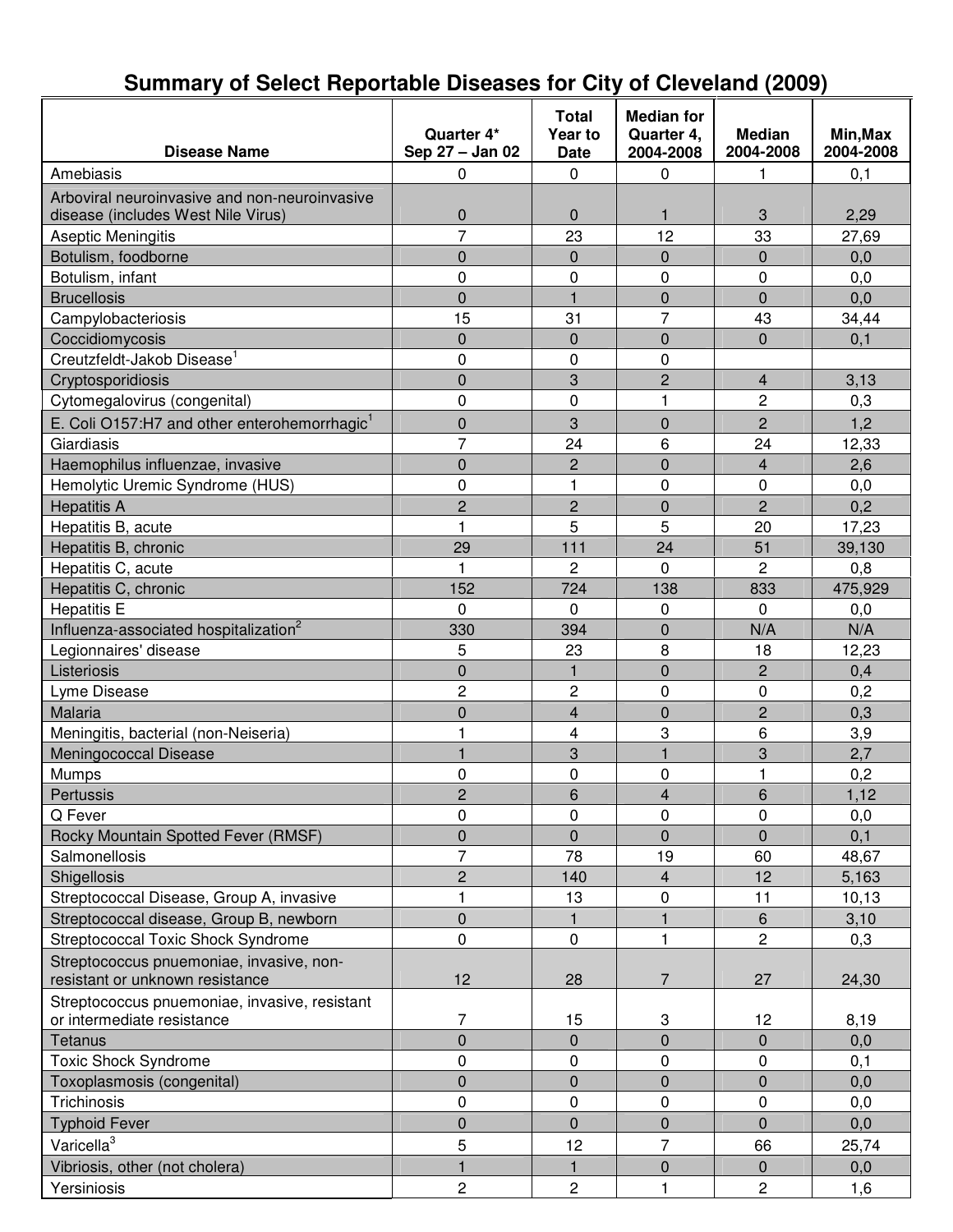# **Summary of Select Reportable Diseases for city of Shaker Heights (2009)**

| <b>Disease Name</b>                                                         | Quarter 4*<br>Sep 27 - Jan 02 | Total<br>Year to<br><b>Date</b> | <b>Median for</b><br>Quarter 4,<br>2004-2008 | <b>Median</b><br>2004-2008 | Min, Max<br>2004-2008 |
|-----------------------------------------------------------------------------|-------------------------------|---------------------------------|----------------------------------------------|----------------------------|-----------------------|
| Amebiasis                                                                   | 0                             | $\Omega$                        | 0                                            | 0                          | 0,0                   |
|                                                                             |                               |                                 |                                              |                            |                       |
| Arboviral neuroinvasive and non-neuroinvasive                               |                               |                                 |                                              |                            |                       |
| disease (includes West Nile Virus)                                          | $\mathbf 0$<br>0              | $\mathbf 0$<br>$\overline{2}$   | $\mathbf 0$<br>1                             | $\mathbf 0$                | 0,0                   |
| Aseptic Meningitis                                                          |                               |                                 |                                              | 0                          | 0, 1                  |
| Botulism, foodborne                                                         | 0                             | $\overline{0}$                  | $\mathbf 0$                                  | $\overline{0}$             | 0,0                   |
| Botulism, infant                                                            | 0                             | 0                               | $\mathbf 0$                                  | 0                          | 0,0                   |
| <b>Brucellosis</b>                                                          | 0                             | $\overline{0}$                  | $\overline{0}$                               | 0                          | 0,0                   |
| Campylobacteriosis                                                          | 0                             | 4                               | $\mathbf 0$                                  | 6                          | 2,8                   |
| Coccidiomycosis                                                             | $\overline{0}$                | $\overline{0}$                  | $\overline{0}$                               | $\overline{0}$             | 0,0                   |
| Creutzfeldt-Jakob Disease <sup>1</sup>                                      | 0                             | 0                               | $\mathbf 0$                                  | 0                          | 0,0                   |
| Cryptosporidiosis                                                           | 0                             | $\mathbf{1}$                    | $\mathbf 0$                                  | 0                          | 0,0                   |
| Cytomegalovirus (congenital)                                                | 0                             | 0                               | $\mathbf 0$                                  | 0                          | 0,0                   |
| E. Coli O157:H7 and other enterohemorrhagic <sup>1</sup>                    | 0                             | 0                               | $\mathbf 0$                                  | 1                          | 0,1                   |
| Giardiasis                                                                  | 0                             | $\Omega$                        | $\mathbf{0}$                                 | 4                          | 3,7                   |
| Haemophilus influenzae, invasive                                            | 0                             | $\overline{0}$                  | $\overline{0}$                               | $\overline{0}$             | 0,1                   |
| Hemolytic Uremic Syndrome (HUS)                                             | 0                             | 0                               | $\mathbf 0$                                  | 0                          | 0,0                   |
| <b>Hepatitis A</b>                                                          | 0                             | 0                               | $\mathbf 0$                                  | $\mathbf 0$                | 0,3                   |
| Hepatitis B, acute                                                          | 0                             | 0                               | $\mathbf 0$                                  | 0                          | 0,0                   |
| Hepatitis B, chronic                                                        | $\overline{2}$                | 5                               | 1                                            | $\mathbf{1}$               | 0,10                  |
| Hepatitis C, acute                                                          | 0                             | 0                               | 5                                            | 0                          | 0,0                   |
| Hepatitis C, chronic                                                        | $\overline{4}$                | 16                              | $\overline{0}$                               | 14                         | 6,20                  |
| <b>Hepatitis E</b>                                                          | 0                             | 0                               | $\mathbf 0$                                  | $\Omega$                   | 0,0                   |
| Influenza-associated hospitalization <sup>2</sup>                           | 12                            | 12                              | $\mathbf 0$                                  | N/A                        | N/A                   |
| Legionnaires' disease                                                       | 0                             | 0                               | $\mathbf 0$                                  | 0                          | 0,2                   |
| Listeriosis                                                                 | 0                             | $\overline{0}$                  | $\overline{0}$                               | 0                          | 0,1                   |
| Lyme Disease                                                                | 0                             | 0                               | $\mathbf 0$                                  | 0                          | 0,1                   |
| Malaria                                                                     | $\overline{0}$                | $\overline{0}$                  | $\overline{0}$                               | $\overline{0}$             | 0,1                   |
| Meningitis, bacterial (non-Neiseria)                                        | 0                             | 0                               | $\mathbf 0$                                  | 0                          | 0,0                   |
| Meningococcal Disease                                                       | 0                             | 0                               | $\mathbf 0$                                  | 0                          | 0,0                   |
| Mumps                                                                       | 0                             | 0                               | $\mathbf 0$                                  | 0                          | 0,0                   |
| Pertussis                                                                   | $\pmb{0}$                     | $\boldsymbol{0}$                | $\pmb{0}$                                    | $\overline{0}$             | 0,1                   |
| Q Fever                                                                     | 0                             | 0                               | 0                                            | 0                          | 0,0                   |
| Rocky Mountain Spotted Fever (RMSF)                                         | 0                             | $\mathbf 0$                     | $\mathbf 0$                                  | $\mathbf 0$                | 0,0                   |
| Salmonellosis                                                               | 0                             | 1                               |                                              | 5                          | 1,8                   |
| Shigellosis                                                                 | $\overline{0}$                | $\overline{7}$                  | $\mathbf 0$                                  |                            | 0,4                   |
| Streptococcal Disease, Group A, invasive                                    | 0                             | $\mathbf 0$                     | $\mathbf 0$                                  | 1                          | 0,1                   |
| Streptococcal disease, Group B, newborn                                     | $\overline{0}$                | $\mathbf{1}$                    | $\mathbf 0$                                  | $\mathbf 0$                | 0,1                   |
| <b>Streptococcal Toxic Shock Syndrome</b>                                   | 0                             | 0                               | 0                                            | 0                          | 0,0                   |
| Streptococcus pnuemoniae, invasive, non-                                    |                               |                                 |                                              |                            |                       |
| resistant or unknown resistance                                             | 0                             | $\overline{2}$                  | $\mathbf 0$                                  | 1                          | 0,3                   |
| Streptococcus pnuemoniae, invasive, resistant<br>or intermediate resistance | 0                             | 0                               | 0                                            | 1                          | 0,2                   |
| Tetanus                                                                     | 0                             | 0                               | $\mathbf 0$                                  | $\overline{0}$             | 0,0                   |
| <b>Toxic Shock Syndrome</b>                                                 | 0                             | 0                               | 0                                            | 0                          | 0,0                   |
| Toxoplasmosis (congenital)                                                  | 0                             | $\overline{0}$                  | $\overline{0}$                               | 0                          | 0,0                   |
| Trichinosis                                                                 | 0                             | 0                               | 0                                            | 0                          | 0,0                   |
| <b>Typhoid Fever</b>                                                        | 0                             | 0                               | $\mathbf 0$                                  | 0                          | 0,0                   |
| Varicella <sup>3</sup>                                                      | 0                             | 1                               | 0                                            | 1                          | 0,3                   |
| Vibriosis, other (not cholera)                                              | $\overline{0}$                | $\overline{0}$                  | $\mathbf 0$                                  | 0                          | 0,0                   |
| Yersiniosis                                                                 | $\pmb{0}$                     | 0                               | $\mathbf 0$                                  | $\mathbf 0$                | 0,1                   |